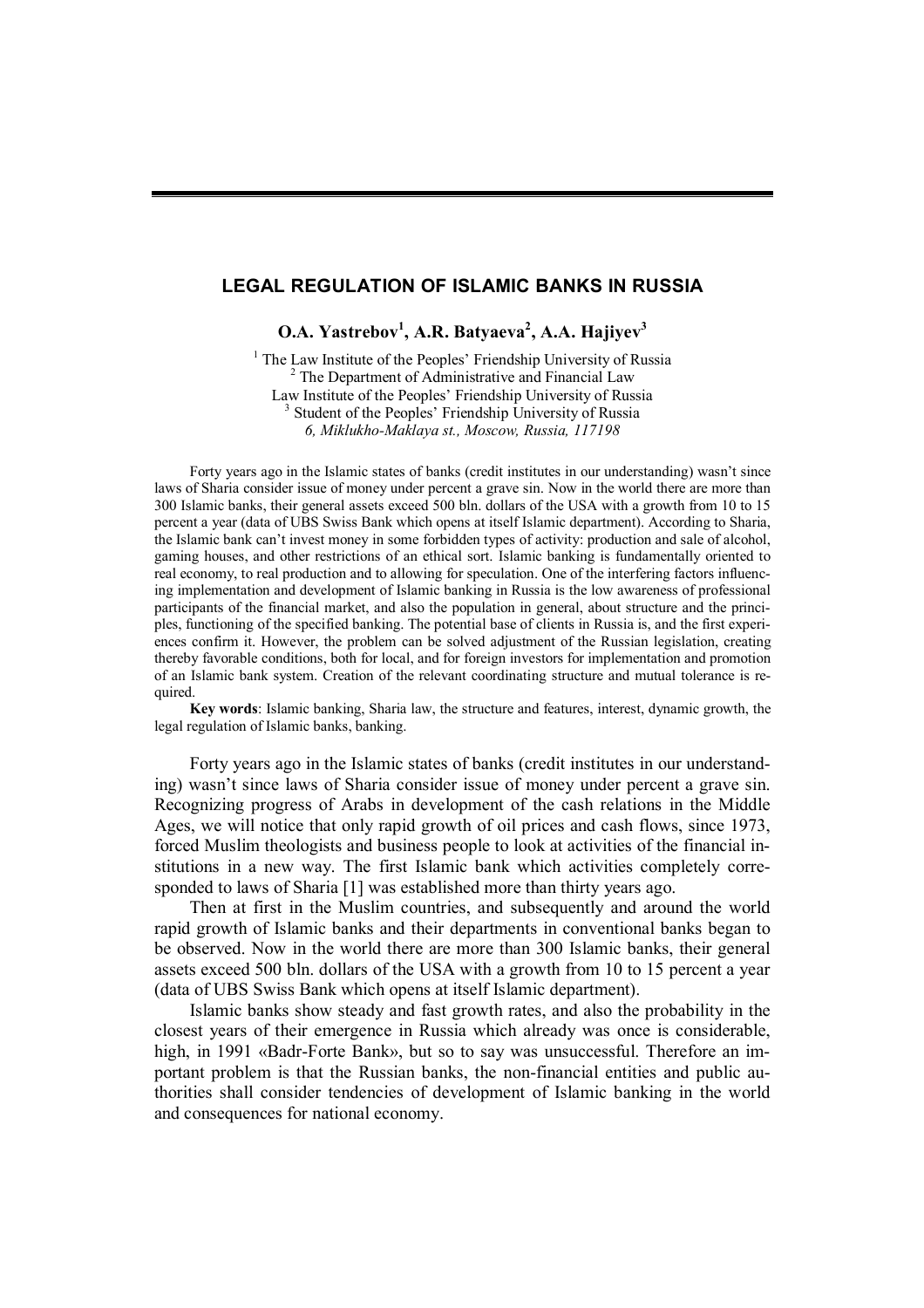During world financial crisis the minimum losses were suffered by banks which activities were organized on the principles of Islamic bank. Crisis generated one of factors which increased interest to Islamic finance as a form of mediation, the financial stability helping maintenance. Islamic banks are a crucial element of an Islamic financial system. In Islamic model banks are practically the same functions, as in the traditional: provide smooth functioning of a national payment system and in the market carry out a role of financial intermediaries.

«The principle of an Islamic bank system is that any Muslim irrespective of, whether goes the speech about a loan or a debt, can't perform on religious canons financial operation under stable percent. Usury is forbidden by the Koran. The income of bank consists in redistribution of profit. The Muslim who brings the money in bank, has a choice — to put them on the current account or on the investment. If on current, the client doesn't get any profit, except percent of inflation which establishes the state. If it is the investment account, the banker and the client agree about profit of the client on the income of bank in this or that investment project» [1]. Without drawing interest, Islamic banks share risks by equity. In case of each Islamic bank there is so-called Council for the principles of Islamic financing, in other words, Council for Sharia. The bank carefully studies offered business plans and analyzes risks. The transaction undertaken by banks shall meet the principles and standards of Sharia and passes control from Council for Sharia. According to Sharia, the Islamic bank can't invest money in some forbidden types of activity: production and sale of alcohol, gaming houses, and other restrictions of an ethical sort. If the offered project conform to requirements of bank, means are issued to the entity, and they are invested. In case of a successful outcome or a loss of means will be divided according to the signed agreement. The bank gets profit which is equal in percentage expression about 9–11% per annum if to compare to the regular credits. From the economic point of view in Islamic banks futures contracts are forbidden. For example, oil sale which isn't got yet, so-called futures transactions which are regular for traditional banks is forbidden. Islamic banking is fundamentally oriented to real economy, to real production and to allowing for speculation.

The Islamic bank system functions in 75 countries, with total number of 500 financial institutions, including in non-Muslim countries (Western Europe and the USA). Among regions, the Middle East and Southeast Asia are the main place of the Islamic equity. In particular, the United Arab Emirates, Bahrain and Malaysia are considered as the main centers of Islamic finance which are going to join in the near future and England. Total assets of the Islamic banking sector constitute \$1,8 trillion worldwide in 2012.

It is possible to allocate the following factors which served to rapid development of Islamic banks in the world:

– the first factor which served to so strong development of Islamic banking is considerable inflow of oil dollars to the Muslim countries;

– the second factor is the size of the global Muslim population  $-1,3$  billion people in more than 50 countries of the world — that promotes its appeal in the opinion of financial institutions;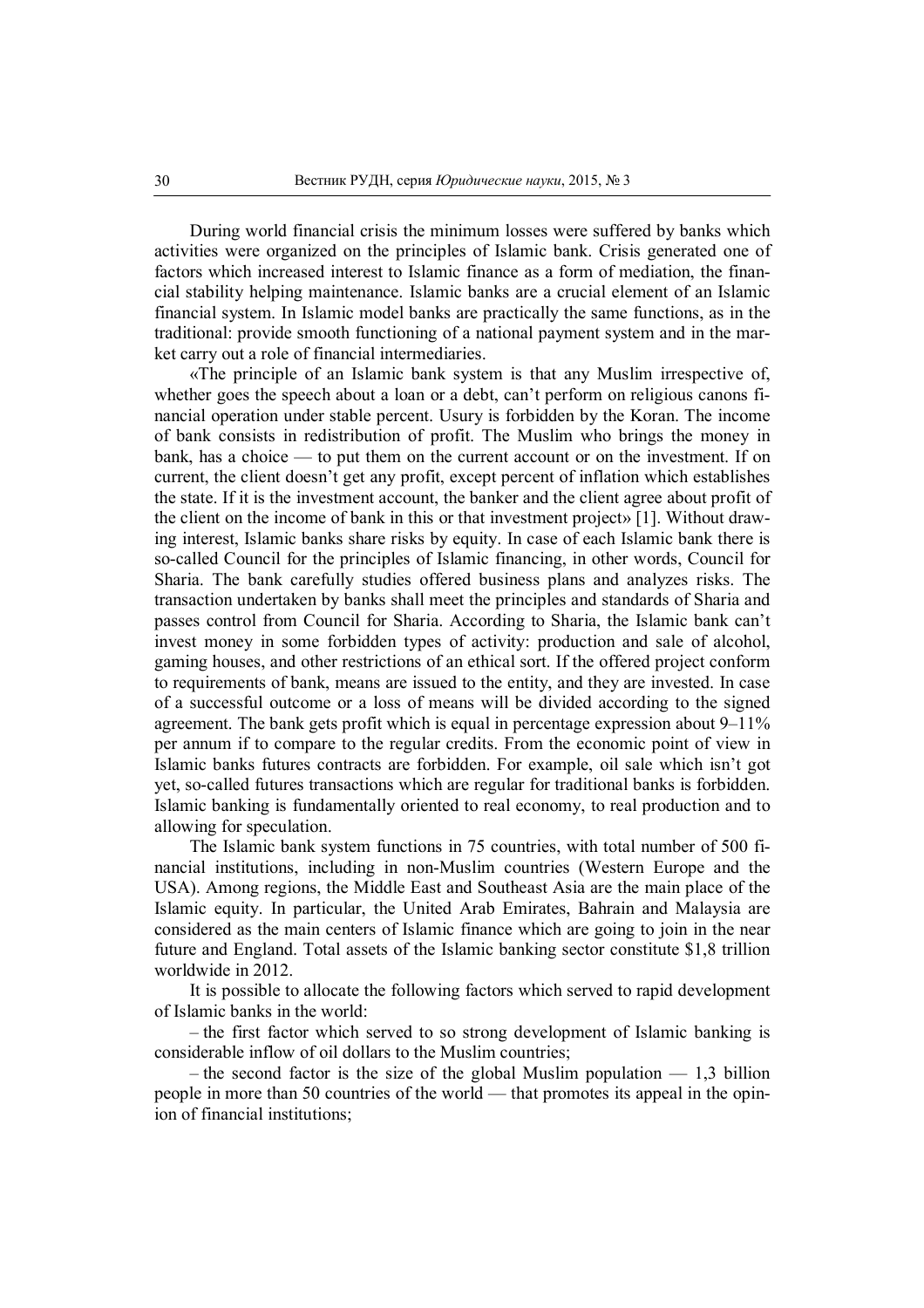– the third factor is that Islamic banks individually approach clients, a better risks assessment and their separation of agreements by the parties (bank and clients).

Russia, is the multinational country (by some estimates in the country there live about 20 million Muslims), which shall offer a wide range of financial services, including Islamic financial products. From the CIS countries which are actively implementing Islamic financial services Azerbaijan, Kyrgyzstan and Kazakhstan are allocated. Kazakhstan is the first country in the former Soviet Union who made changes to the law «About Banks and Banking Activity», thereby having opened a way to Islamic banks. Respectively for successful implementation in Russia, it will be possible to study experience of neighboring countries.

Today the Russian legislation isn't adapted under Islamic banking. There are certain restrictions, for example, on the taxation. Islamic banks are in unequal conditions concerning banks traditional, and also under the law the receiver of a noninterest loan in the country is exposed to the additional taxation, as gained «income» in the form of lack of standard percent. Therefore in the Russian Federation, it shall be created the corresponding legal framework, necessary adjustments have to be brought in the Civil, Tax Code, in the law on banks and banking activity (which includes agreements of participation in profits and losses), on the security market, on investment funds, on licensing and standards of Islamic bank. The above amendments require preparation or selection of the personnel knowledge in the field of Islamic economic model. Cases, emergence of moot cases between Islamic bank and its clients that requires creation of Sharia courts or specialized organizations, for example, commercial arbitration aren't excluded. In general, creation of state bodies and organizations which will be actively engaged in projects implementation of Islamic banking is required. We want to note, in cases of adoption of the relevant amendments to the law, Russia passes to two-level model of a bank system where along with traditional financing functions Islamic methods are included. It is also important that for effective functioning it is necessary to develop the Islamic financial market, by international cooperation, namely with such financial institutions as:

- Islamic development bank;
- The organization for accounting and audit for Islamic financial institutions;
- Recommendation on Islamic financial services;
- International Islamic financial market.

One of the interfering factors influencing implementation and development of Islamic banking in Russia is the low awareness of professional participants of the financial market, and also the population in general, about structure and the principles, functioning of the specified banking. In Russia full-fledged Islamic banks aren't present so far, but separate products work or prepare for the start. Among them — mutual funds (Fund of the BKS «Halal» company), and also the expected release of VTB sukuk– Islamic bonds. Moscow and Kazan in which pass various actions directed on studying and market development of Islamic financing are actively distinguished from regions. Step by step they come to new level, focusing attention on practical implementation methods of projects. On November 14–17, 2012 in Baku the V International bank conference of the State Parties of the CIS on a subject «The financial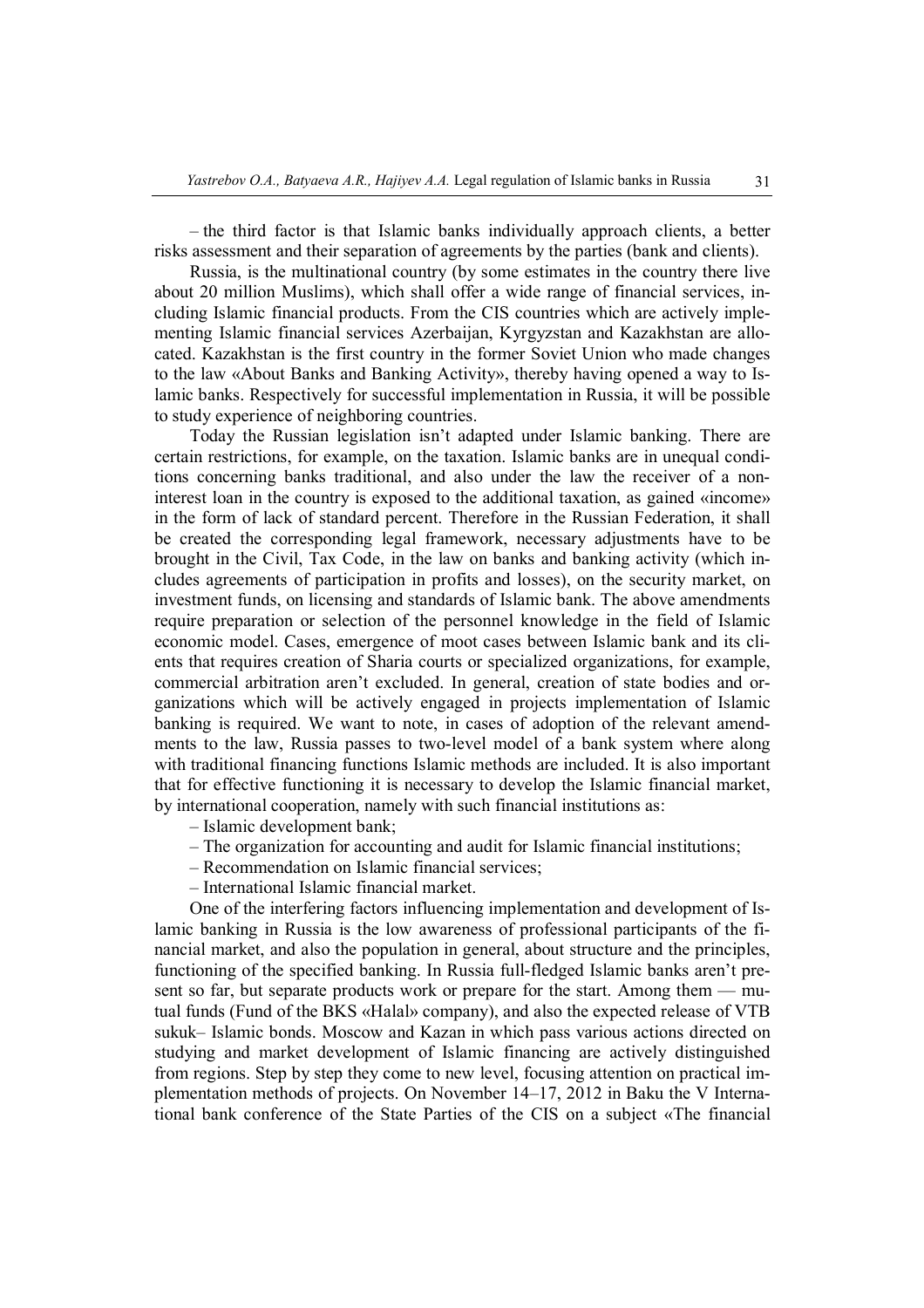markets of the CIS: new opportunities and global risks» took place [2]. Within this forum also questions allowances of increase of stability of the financial markets, modern financial products and technologies in the territory of the Commonwealth countries were discussed. Importance of creation of Islamic banks on space of the CIS as during world crisis Islamic products will allow to attract longer and rather cheap money which are necessary for upgrade of economies today was underlined.

Importance of the considered subject is supported also with development of the external economic relations of Russia: traditional close trade and economic relations with regions of the Middle East, a foreign policy on rapprochement with the countries of the Islamic world. In general high degree of reliability of deposits, risk minimization are both attractive to ordinary investors and to investors. Representatives of small and medium business oriented to investments in real sector must be interested in similar services. The potential base of clients in Russia is formed, and the first experiences confirm it. However, the problem can be solved by adjustment of the Russian legislation, creating thereby favorable conditions, both for local and for foreign investors for implementation and promotion of an Islamic bank system. Creation of the relevant coordinating structure and mutual tolerance is required.

## **REFERENCES/ЛИТЕРАТУРА**

- [1] *Cossacks M.* Islamic bank system: the credit without percent. URL: http://www.dal.by/ news/4/31-01-13-10.
- [2] Financial markets of the CIS: new opportunities and global risks: Resulting document V of the Baku International bank conference of the states of participants of the CIS. 14.11. — 17.11.2012.

## **ПРАВОВОЕ РЕГУЛИРОВАНИЕ ИСЛАМСКИХ БАНКОВ В РОССИИ**

**О.А. Ястребов<sup>1</sup> , А.Р. Батяева<sup>2</sup> , А.А. Гаджиев<sup>3</sup>**

1 Юридический институт Российский университет дружбы народов <sup>2</sup> Кафедра административного и финансового права Юридический институт Российского университета дружбы народов 3 Студент Российского университета дружбы народов *ул. Миклухо-Маклая, 6, Москва, Россия, 117198*

Сорок лет назад в исламских государствах банков (кредитных институтов в нашем понимании) не было, поскольку в соответствии с шариатом выдача денег под процент расценивается как грех. В настоящее время в мире функционирует более 300 исламских банков, чьи активы превышают 500 млрд долларов США, а их ежегодный прирост составляет от 10 до 15% в год (по данным швейцарского банка UBS, в котором также есть исламское отделение). По шариату исламский банк не может вкладывать деньги в некоторые запрещенные виды деятельности: производство и продажу алкоголя, открытие игорных домов, другие этические ограничения. Исламский банкинг в основном ориентирован на реальный сектор экономики, реальное производство и возможности для торговли. Один из интерферирующих факторов, влияющих на реализацию и